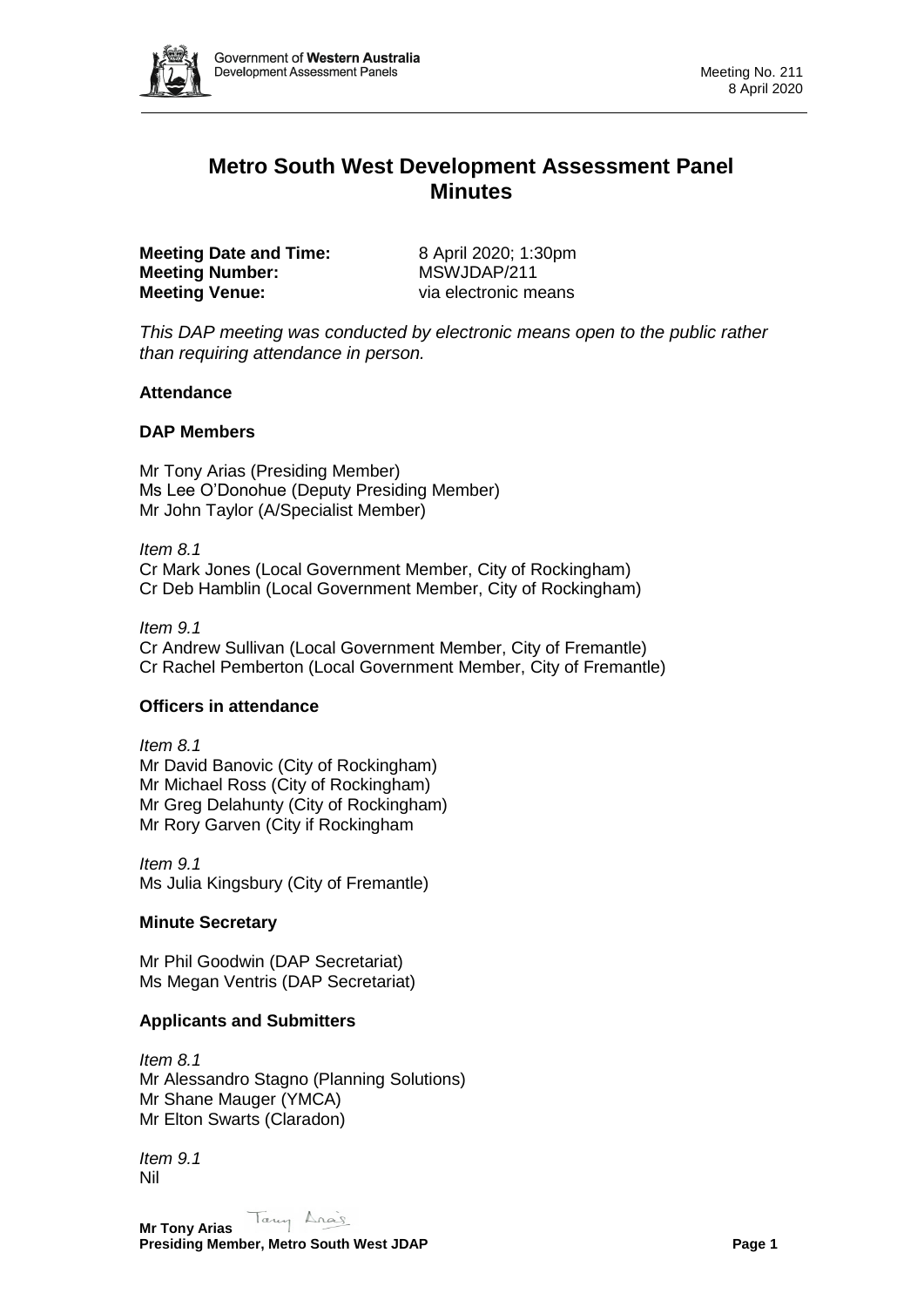

## **Members of the Public / Media**

Mr Aaron Corlett from Community News was in attendance.

## **1. Declaration of Opening**

The Presiding Member declared the meeting open at 1.34pm on 8 April 2020 and acknowledged the traditional owners and pay respect to Elders past and present of the land on which the meeting was being held.

The Presiding Member announced the meeting would be run in accordance with the DAP Standing Orders 2017 under the *Planning and Development (Development Assessment Panels) Regulations 2011*.

The Presiding Member advised that in accordance with Section 5.16 of the DAP Standing Orders 2017 which states *'A person must not use any electronic, visual or audio recording device or instrument to record the proceedings of the DAP meeting unless the Presiding Member has given permission to do so.',* the meeting would not be recorded.

The Presiding Member advised that panel members may refer to technical devices, such as phones and laptops, throughout the meeting to assist them in considering the information before them.

In response to the COVID-19 situation, this meeting was convened via electronic means. Members were reminded to announce their name and title prior to speaking.

#### **2. Apologies**

Nil

#### **3. Members on Leave of Absence**

Nil

#### **4. Noting of Minutes**

DAP members noted that signed minutes of previous meetings are available on the [DAP website.](https://www.dplh.wa.gov.au/about/development-assessment-panels/daps-agendas-and-minutes)

#### **5. Declaration of Due Consideration**

All members declared that they had duly considered the documents.

#### **6. Disclosure of Interests**

In accordance with section 2.4.9 of the DAP Code of Conduct 2017, DAP Member, Cr Mark Jones and Cr Deb Hamblin, declared that they participated in a prior Council meeting in relation to the application at item 8.1. However, under section 2.1.2 of the DAP Code of Conduct 2017, Cr Jones and Cr Hamblin acknowledged that they were not bound by any previous decision or resolution of the local government and undertakes to exercise independent judgment in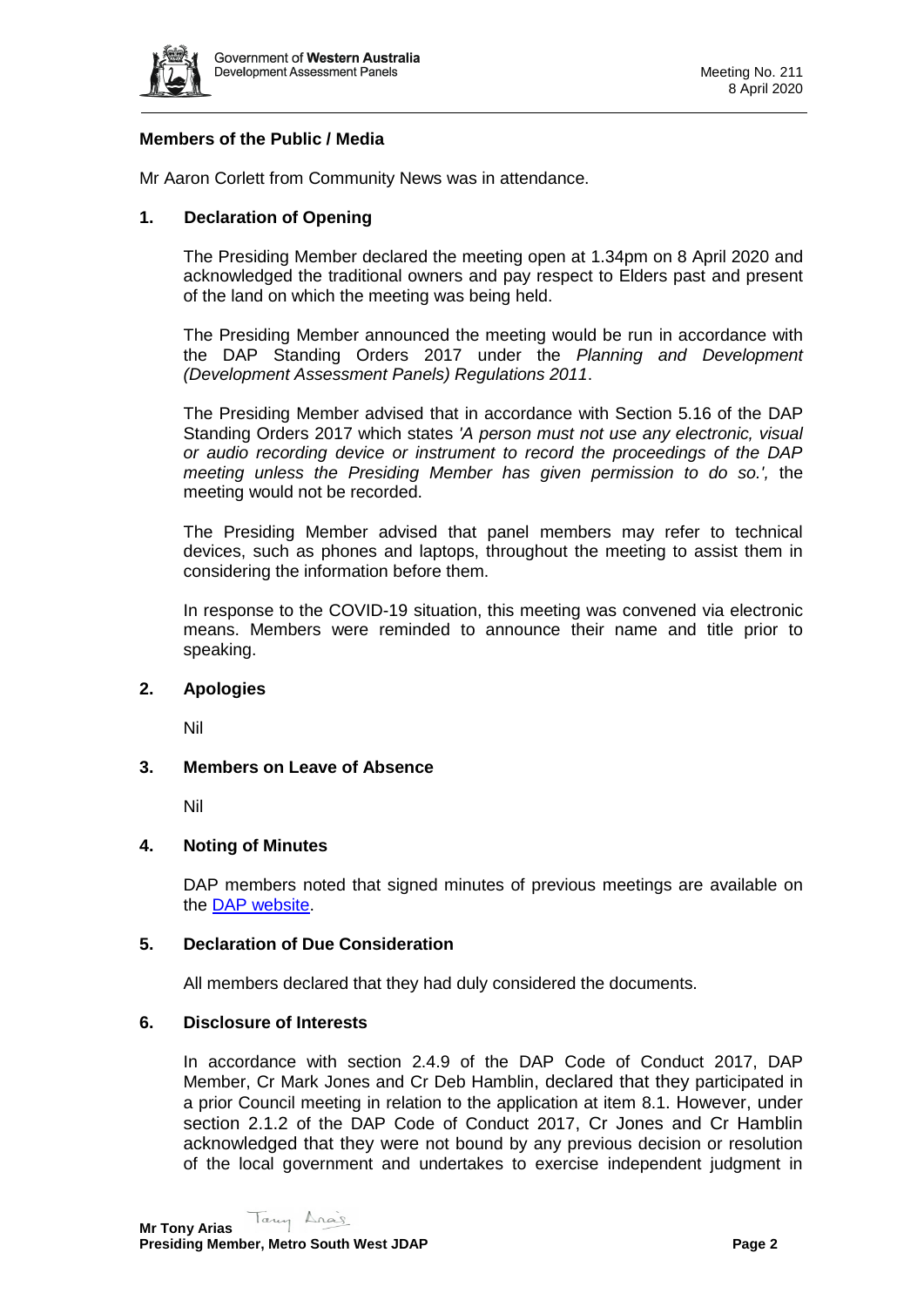relation to any DAP application before them, which will be considered on its planning merits.

In accordance with section 6.2 and 6.3 of the DAP Standing Orders 2017, the Presiding Member determined that the members listed above, who had disclosed an impartiality interest, are permitted to participate in the discussion and voting on the item.

In accordance with section 2.4.9 of the DAP Code of Conduct 2017, DAP Member, Cr Andrew Sullivan and Cr Rachel Pemberton, declared that they participated in a prior Council meeting in relation to the application at item 9.1. However, under section 2.1.2 of the DAP Code of Conduct 2017, Cr Andrew Sullivan and Cr Rachel Pemberton acknowledged that they were not bound by any previous decision or resolution of the local government and undertakes to exercise independent judgment in relation to any DAP application before them, which will be considered on its planning merits.

In accordance with section 6.2 and 6.3 of the DAP Standing Orders 2017, the Presiding Member determined that the members listed above, who had disclosed an impartiality interest, are permitted to participate in the discussion and voting on the item.

## **7. Deputations and Presentations**

- **7.1** Mr Alessandro Stagno (Planning Solutions) addressed the DAP in support of the application at Item 8.1 and responded to questions from the panel.
- **7.2** Mr Shane Mauger (YMCA) responded to questions from the panel.
- **7.3** The City of Rockingham responded to questions from the panel.

## *The presentation at Items 7.1-7.3 was heard prior to the application at Item No. 8.1*

**7.4** The City of Fremantle responded to questions from the panel.

## *The presentation at Items 7.4 was heard prior to the application at Item No. 9.1.*

## **PROCEDURAL MOTION**

## **Moved by:** Ms Lee O'Donohue **Seconded by:** Cr Rachel Pemberton

That the application at Item 9.1 be heard prior to the application at Item 8.1.

## **The Procedural Motion was put and CARRIED UNANIMOUSLY.**

**REASON:** The panel members deemed it appropriate to allow the minor amendment application at Item 9.1 to be determined prior to the new application at Item 8.1.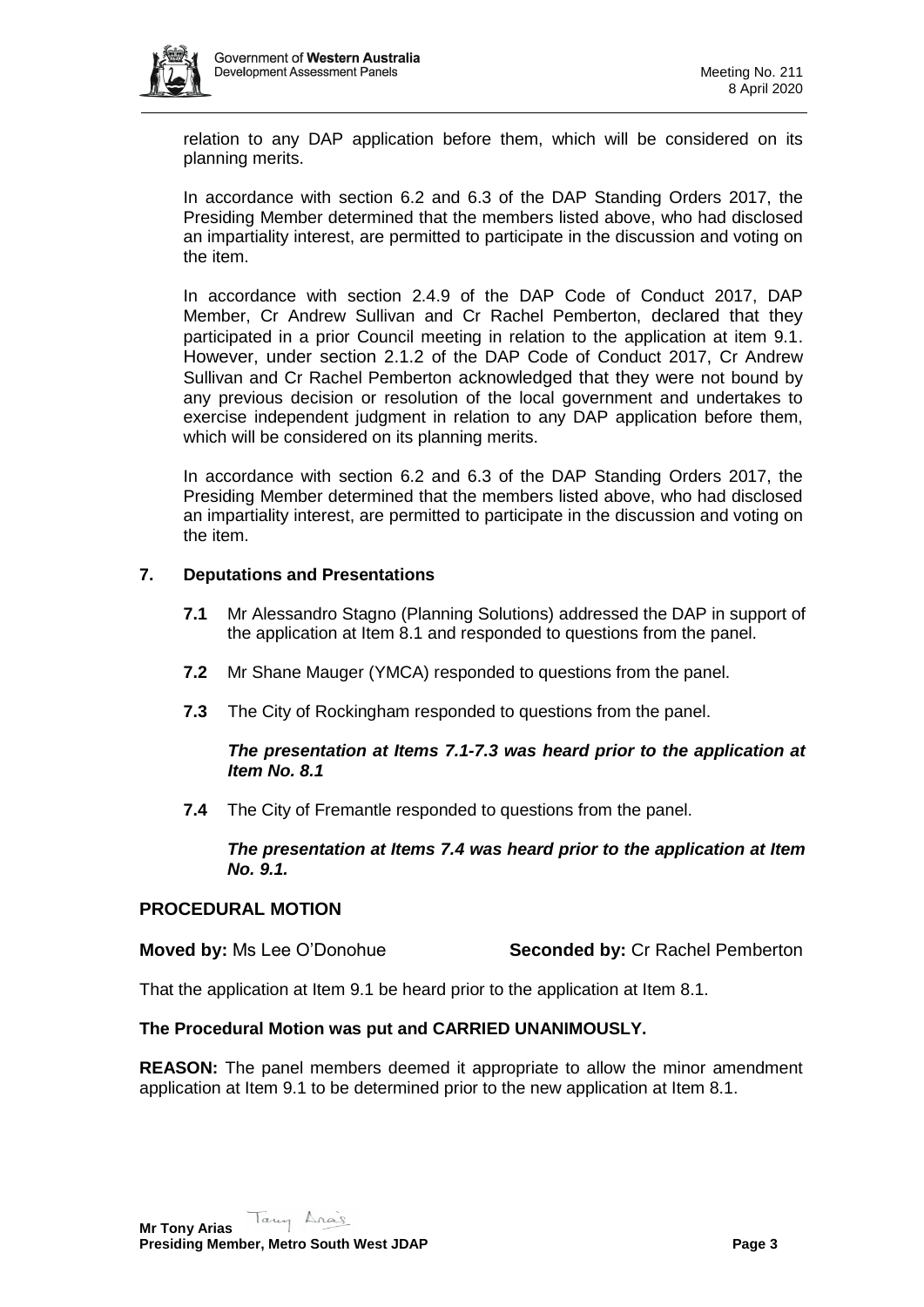

## **8. Form 1 – Responsible Authority Reports – DAP Application**

| 8.1 | <b>Property Location:</b>       | Lot 726 (No.591) Eighty Road, Baldivis |
|-----|---------------------------------|----------------------------------------|
|     |                                 | Lot 107 (No.577) Eighty Road, Baldivis |
|     | <b>Development Description:</b> | <b>Child Care Premises</b>             |
|     | Applicant:                      | <b>Planning Solutions</b>              |
|     | Owner:                          | Mr George & Mrs Margaret Yiannakis     |
|     | Responsible Authority:          | City of Rockingham                     |
|     | DAP File No:                    | DAP/19/01660                           |

#### **REPORT RECOMMENDATION**

#### **Moved by:** Cr Mark Jones **Seconded by:** Cr Deb Hamblin

That the Metro South-West Joint Development Assessment Panel (MSWJDAP) resolves to:

**Approve** the DAP Application reference DAP/19/01660 and accompanying plans:

- Locality Plan, Sheet 01, Revision 03, dated 22 August 2019;
- Demolition Plan, Sheet 02, Revision 03, dated 22 August 2019;
- Site Plan, Sheet 03, Revision 03, dated 22 August 2019;
- Floor Plan, Sheet 04, Revision 03, dated 22 August 2019;
- Elevations, Sheet 05, Revision 03, dated 22 August 2019;
- Streetscape, Sheet 06, Revision 03, dated 22 August 2019;
- Carpark Plan, Sheet 07, Revision 03, dated 22 August 2019;
- Landscape Plan, Sheet 08, Revision 03, dated 22 August 2019;
- Activity Plan, Sheet 09, Revision 03, dated 22 August 2019;
- Roof Plan, Sheet 10, Revision 03, dated 22 August 2019;
- Fencing Plan, Sheet 11, Revision 03, dated 22 August 2019;

in accordance with Clause 68 of the *Planning and Development (Local Planning Schemes) Regulations 2015* and the provisions of Metropolitan Region Scheme and Clause 68(2)(b) of the deemed provisions of the City of Rockingham Town Planning Scheme No.2, subject to the following reasons as follows:

#### **Conditions**

- 1. This decision constitutes development approval only and is valid for a period of 2 years from the date of approval. If the subject development is not substantially commenced within the 2 year period, the approval shall lapse and be of no further effect.
- 2. Prior to commencement of development, a Stormwater Management Plan must be prepared by a suitably qualified engineer showing how stormwater will be contained on-site and those plans must be submitted to the City of Rockingham for its approval.

All stormwater generated by the development must be managed in accordance with Planning Policy 3.4.3 – Urban Water Management to the satisfaction of the City of Rockingham.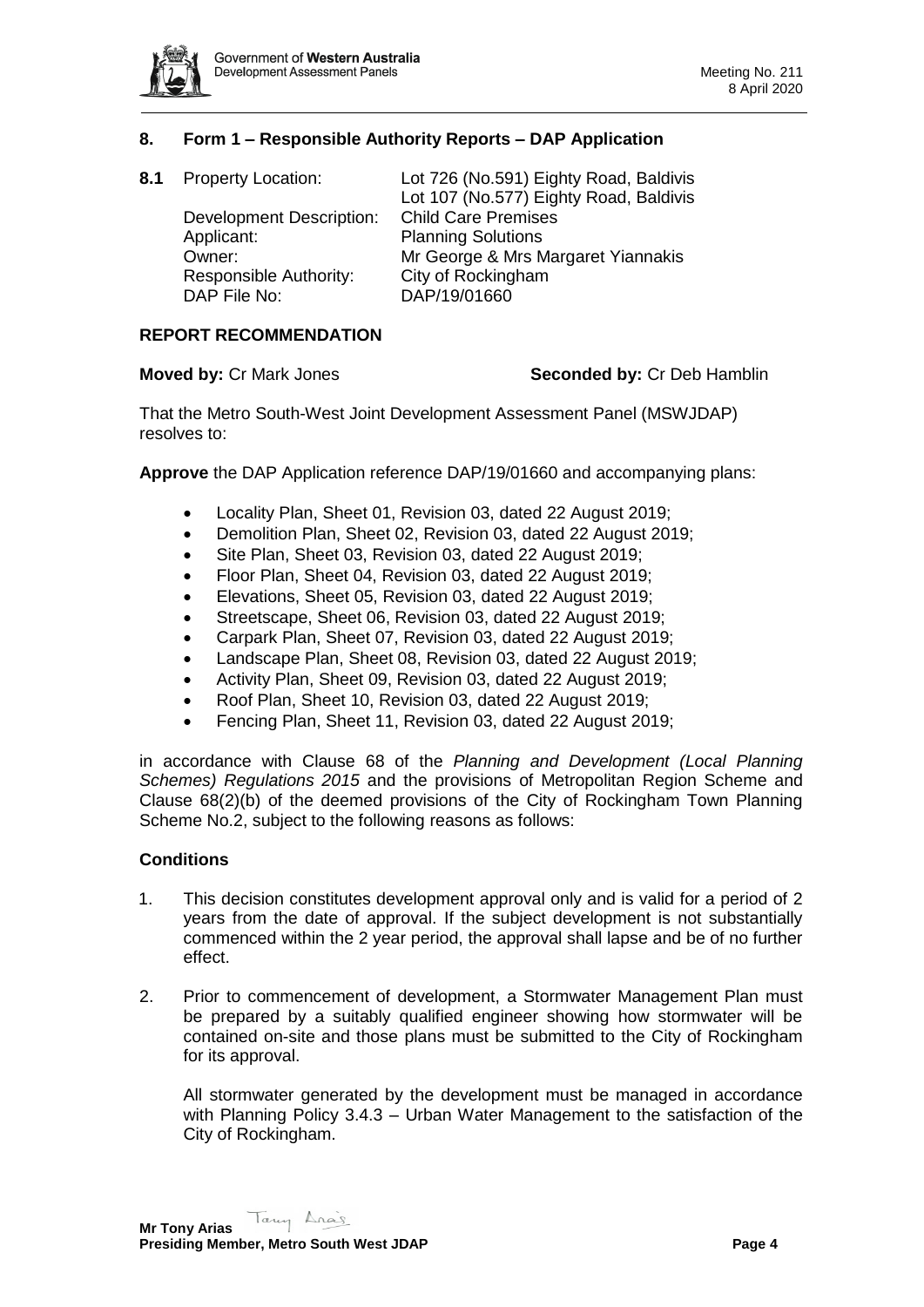

The approved plans must be implemented and all works must be maintained for the duration of the development.

3. Trees, shrubs taller than 2m and grasstree plants (XANTHORRHOEACEAE family) must be retained (unless specifically identified for removal on the approved plans) and, during the construction period, measures for their retention must be taken in accordance with Australian Standard AS 4970— 2009, Protection of trees on development sites.

Arrangements must be made to the satisfaction of the City of Rockingham for grasstree plants that are specifically identified for removal to be relocated, prior to applying for a Building Permit.

- 4. Prior to applying for a Building Permit, an updated Landscaping Plan to the satisfaction of the City of Rockingham must be prepared and must include the following:
	- (i) the location, number and type of existing and proposed trees and shrubs, including calculations for the landscaping area;
	- (ii) any lawns to be established and areas to be mulched;
	- (iii) any natural landscape areas to be retained, including retention of all existing street trees adjoining the site;
	- (iv) those areas to be reticulated or irrigated;
	- (v) proposed upgrading to landscaping, paving and reticulation of all verge areas;
	- (vi) all existing street trees to be retained unless otherwise required to allow for vehicle access;
	- (vii) four (4) additional Agnois flexuosa trees with a minimum 100Lt size are to be installed within the Eighty Road reserve; and
	- (viii) proposed tree species within the carpark area are to be Eucalyptus torquate shade tree with a minimum 100Lt size, with two (2) additional shade trees installed in the second row of the carpark closest to the building and one (1) additional shade tree adjacent to the access-driveway, as shown on the approved Landscape Plan.

The landscaping, paving and reticulation must be completed prior to the occupation of the development, and the approved Landscaping Plan must be maintained at all times to the satisfaction of the City of Rockingham for the duration of the development.

5. Prior to applying for a Building Permit, the applicant must submit a Revegetation Plan to satisfaction of the City of Rockingham. The plan must contain detail on the revegetation of the Conservation Category Wetland buffer zone, excluding the buffer area occupied by the proposed outdoor play area. The Revegetation Plan must detail areas to be planted, site preparation and weed control, and a list of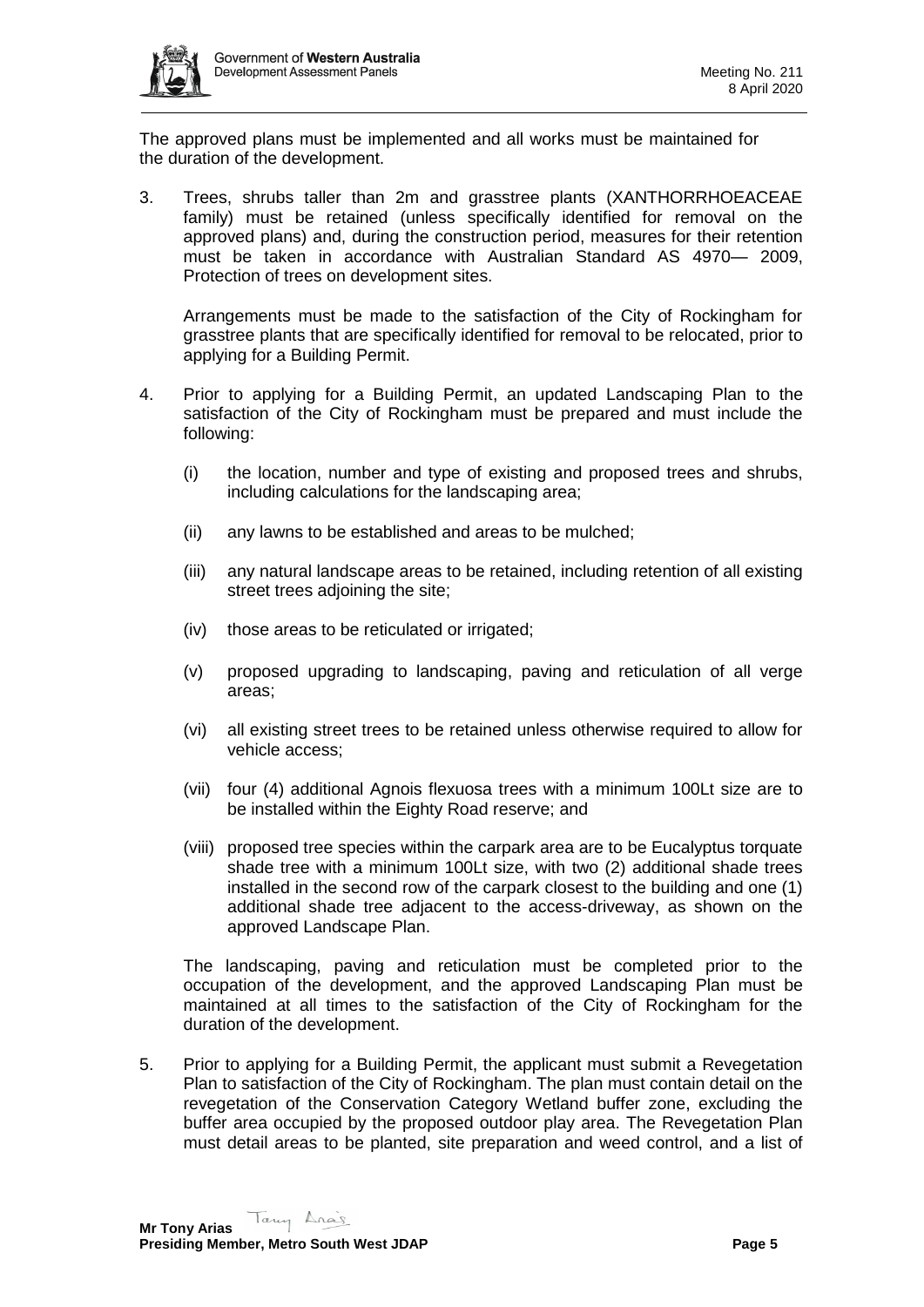

wetland species endemic to the Baldivis area. The revegetation must be completed in winter following approval of the Revegetation Plan.

- 6. Prior to applying for a Building Permit, the Bushfire Management Plan prepared by Eco Logical, dated 20 August 2019 shall be revised to account for the wetland buffer revegetation to the satisfaction of the City.
- 7. Prior to occupation of the development, the Asset Protection Zone, as depicted in the Bushfire Management Plan prepared by Eco Logical, dated 20 August 2019, must be implemented in accordance with the WAPC's Guidelines for Planning in Bushfire Prone Areas. The Asset Protection Zone must be maintained for the duration of the development.
- 8. Prior to the occupation of the development the landowner/s of Lot 107 Eighty Road, Baldivis and Lot 726 Eighty Road, Baldivis, shall enter into a legal agreement with the City of Rockingham to ensure that appropriate arrangements are put in place for the ongoing maintenance of the Asset Protection Zone as depicted in the Bushfire Management Plan prepared by Eco Logical, dated 20 August 2019.
- 9. Prior to applying for a Building Permit, a Waste Management Plan must be prepared and include the following detail to the satisfaction of the City of Rockingham:
	- (i) the location of bin storage areas and bin collection areas;
	- (ii) the number, volume and type of bins, and the type of waste to be placed in the bins;
	- (iii) management of the bins and the bin storage areas, including cleaning, rotation and moving bins to and from the bin collection areas;
	- (iv) frequency of bin collections; and
	- (v) the collection of the bins from an approved position.

All works must be carried out in accordance with the approved Waste Management Plan, for the duration of development and maintained at all times.

- 10. Prior to applying for a Building Permit, the applicant shall submit revised fencing details for the section of proposed link fencing within the front setback area, so as to comply with Schedule 3 of the City of Rockingham Local Fencing Law 2000. The modified fencing shall thereafter be constructed, retained and maintained in good condition to the satisfaction of the City of Rockingham for the duration of the development.
- 11. Prior to the occupation of the development, a Final Acoustic Assessment must be prepared and provided to the City of Rockingham which demonstrates to the City's satisfaction, that the completed development complies with the *Environmental Protection (Noise) Regulations 1997*.

The Final Acoustic Assessment must include the following information: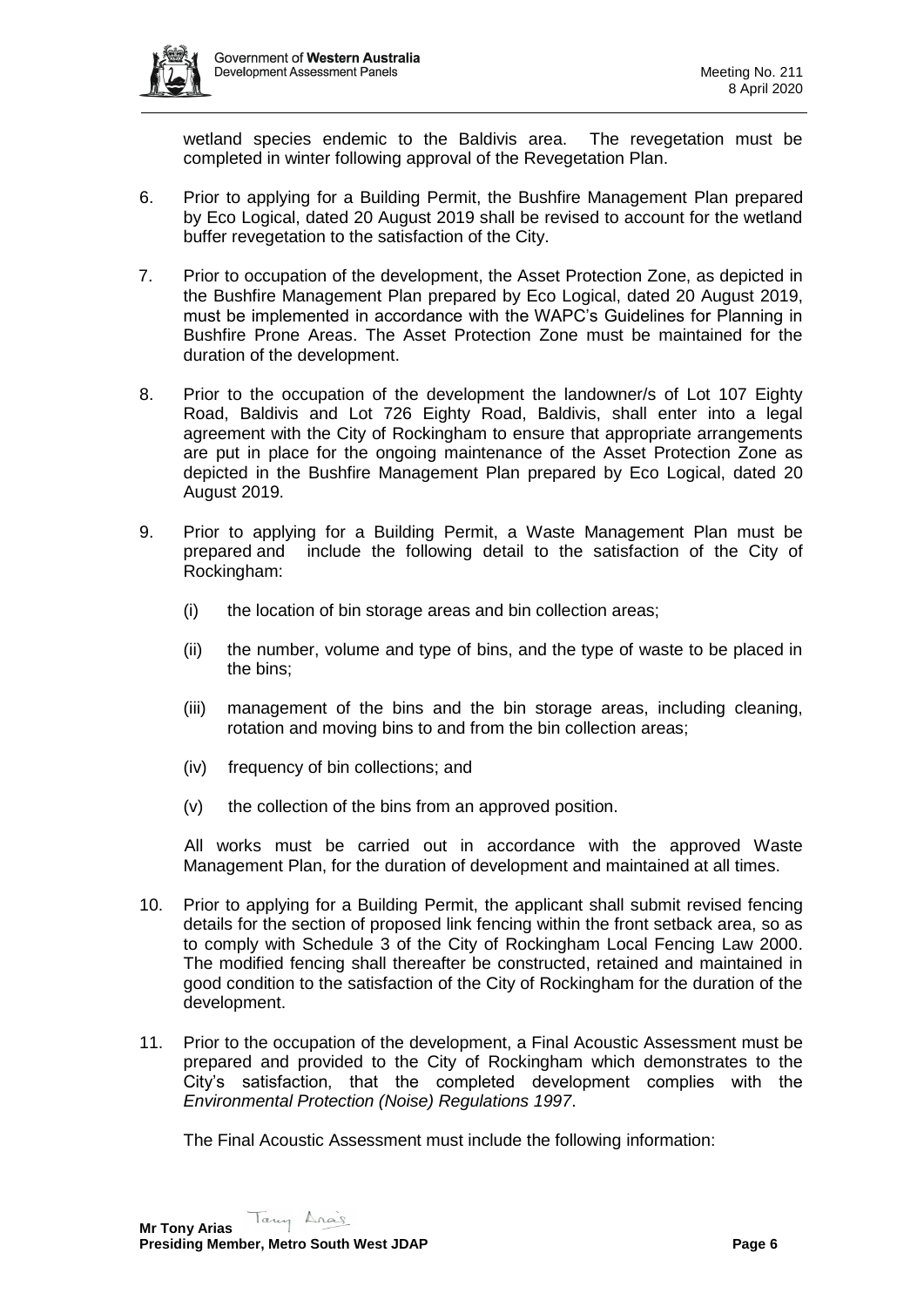

- (i) noise sources compared with the assigned noise levels as stated in the *Environmental Protection (Noise) Regulations 1997*, when the noise is received at the nearest "noise sensitive premises" and surrounding residential area;
- (ii) tonality, modulation and impulsiveness of noise sources; and
- (iii) confirmation of the implementation of noise attenuation measures.

Any further works must be carried out in accordance with the Acoustic Report and implemented as such for the duration of the development.

- 12. Prior to occupation of the development site, a 1.8m high acoustic wall shall be erected around the perimeter of the building and play area to the satisfaction of the City of Rockingham.
- 13. Prior to occupation of the development, applicant shall implement the recommendations detailed in the Environmental Noise Assessment report prepared by Lloyd George Acoustics, dated 19 August 2019.

The recommendations of the report must be implemented for the duration of the development.

- 14. Prior to the occupation of the development, the verge must be reinstated to the satisfaction of the City of Rockingham.
- 15. Prior to applying for a Building Permit, a Sign Strategy must be prepared (which must include the information required by *Planning Policy 3.3.1, Control of Advertisements*) to the satisfaction of the City of Rockingham and it must thereafter be implemented for the duration of the development.
- 16. The proposed Pylon Sign does not form part of this Development Approval.
- 17. No more than 92 children are to be accommodated by the Child Care Premises at any time, for the duration of the development.
- 18. No more than 18 staff are permitted at the Child Care Premises, at any time, for the duration of the development.
- 19. The Child Care Premises must only operate between the hours of 6:30am to 6:30pm, Monday to Friday, with children not permitted in the open space areas until after 7:00am.
- 20. Earthworks over the site associated with the development must be stabilised to prevent sand or dust blowing off the site, and appropriate measures shall be implemented within the time and in the manner directed by the City of Rockingham in the event that sand or dust is blown from the site.
- 21. The on-site car park area shall:
	- (i) be provided with a minimum of 30 parking spaces;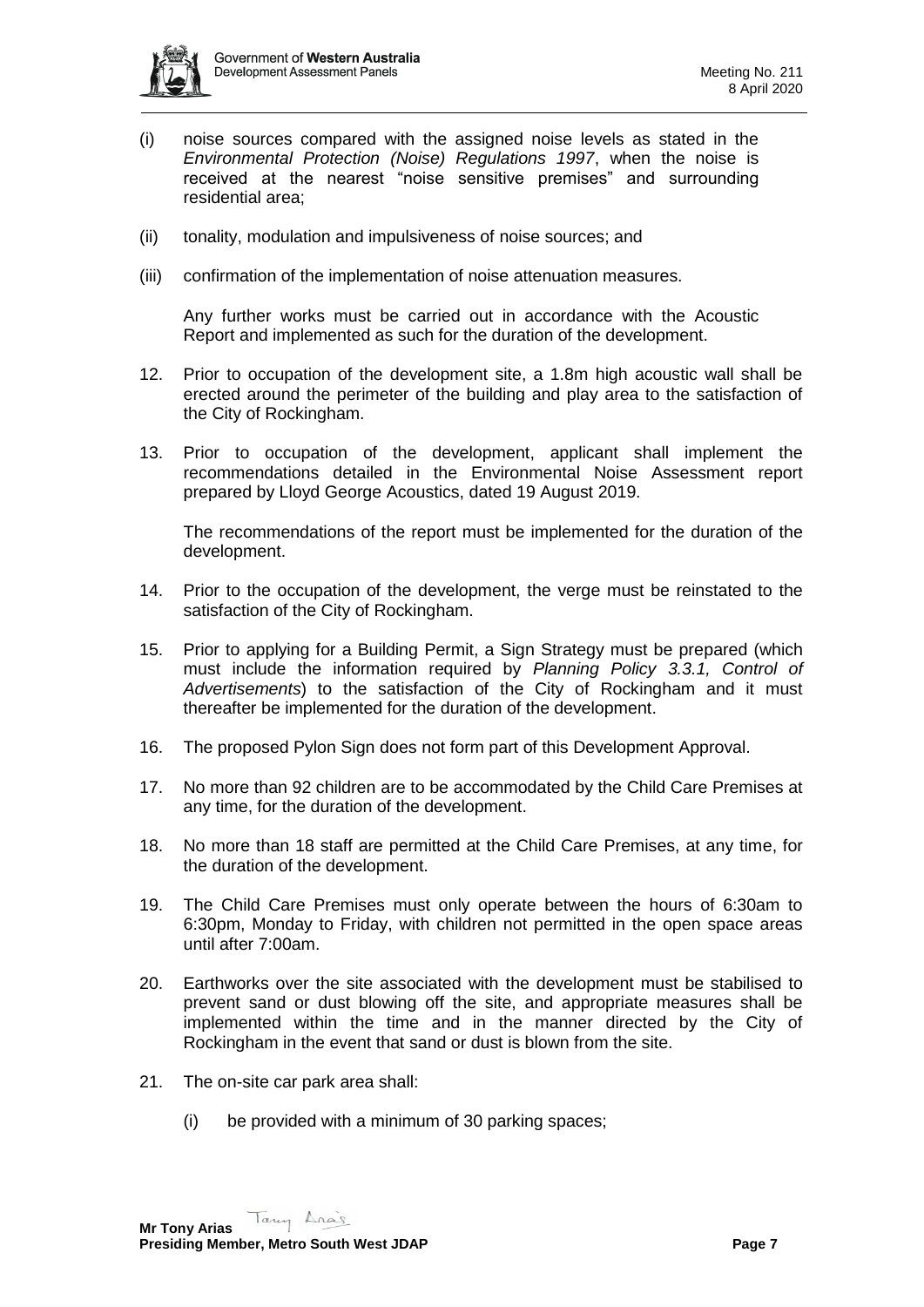

- (ii) be designed in accordance with Australian/New Zealand Standard AS/NZS 2890.1:2004, *Parking facilities, Part 1: Off-street car parking* unless otherwise specified by this approval, prior to applying for a Building Permit;
- (iii) include one car parking space dedicated to people with disability designed in accordance with Australian/New Zealand Standard AS/NZS 2890.6:2009, *Parking facilities, Part 6: Off-street parking for people with disabilities*, linked to the main entrance of the development by a continuous accessible path of travel designed in accordance with Australian Standard AS 1428.1—2009, *Design for access and mobility, Part 1: General Requirements for access— New building work*;
- (iv) be constructed, sealed, kerbed, drained and marked prior to the development being occupied and maintained thereafter; and
- (v) have lighting installed, prior to the occupation of the development, with all illumination confined to the land in accordance with the requirements of *Australian Standard AS 4282—1997 - Control of the obtrusive effects of outdoor lighting,* at all times, for the duration of the development.

The car parking area must comply with the above requirements for the duration of the development.

- 22. Eighteen staff parking bays and twelve-visitor car parking bays shall be provided and must be clearly marked on-site for the duration of the development.
- 23. Materials, sea containers, goods or bins must not be stored within the carpark at any time.
- 24. A bin storage area must be designed with a size suitable to service the development and be screened from view of the street to the satisfaction of the City of Rockingham.

The bin storage area must be constructed prior to the occupation of the development and must be retained and maintained in good condition for the duration of the Development.

- 25. The proposed crossover for the child care premises shall be spaced a minimum of 30m from the relocated crossover on Lot 107 as per Austroads' *Guide to Road Design Part 4 – Intersections and Crossings General.*
- 26. An acid sulfate soils self-assessment form and, if required as a result of the selfassessment, an acid sulfate soils report and an acid sulfate soils management plan shall be submitted to and approved by the Department of Water and Environment Regulation before any development works are commenced. Where an acid sulfate soils management plan is required to be submitted, all development works shall be carried out in accordance with the approved management plan.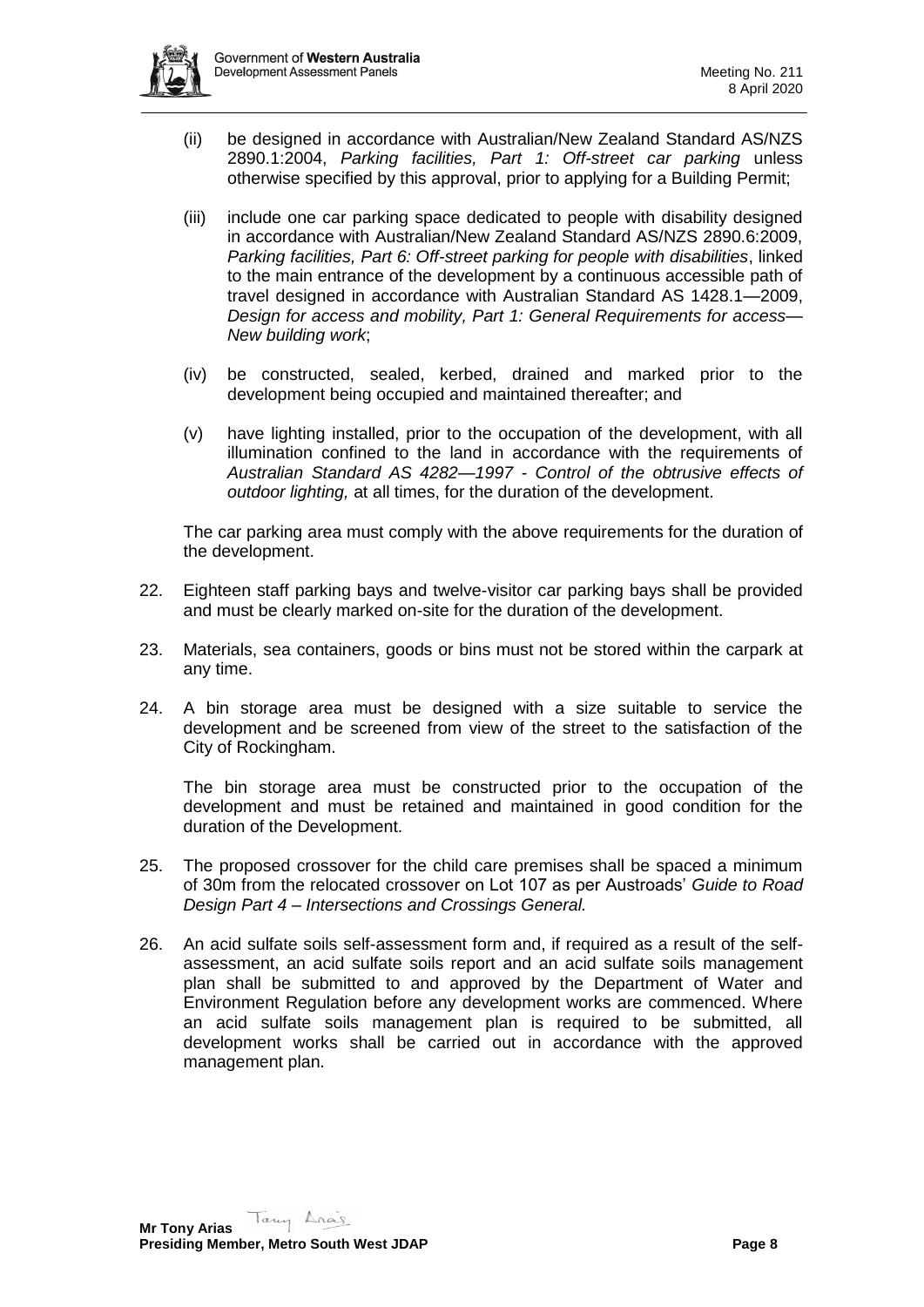

## **Advice Notes**

- 1. This Approval relates to the details provided in the application; to undertake the development in a different manner to that stated in the application, a new application for Development Approval must be submitted to the City of Rockingham.
- 2. A Certified Building Permit must be obtained prior to construction and thereafter an Occupancy Permit must be obtained; the applicant and owner should liaise with the City's Building Services in this regard.
- 3. The development must comply with the *Environmental Protection (Noise) Regulations 1997*; contact the City's Health Services for information on confirming requirements.
- 4. The development must comply with the *Food Act 2008*, the *Food Safety Standards* and Chapter 3 of the *Australian New Zealand Food Standards Code (Australia Only)*; the applicant and owner should liaise with the City's Health Services in this regard.
- 5. A Sign Permit must be obtained for any advertising associated with the development, including signage painted on the building; the applicant should liaise with the City's Building Services in this regard.
- 6. With respect to the landscaping plan, the applicant and owner should liaise with the City of Rockingham's Land Development and Infrastructure Services to confirm requirements for the landscaping plan, including the requirements for developing and maintaining of the street verges abutting the development site.
- 7. With respect to the revegetation plan, the applicant and owner should liaise with the City of Rockingham's Environmental and Sustainability team to confirm requirements for the plan. It is advised that revegetation should take place outside of the development's Asset Protection Zone and not increase the assessed Bushfire Attack Level.
- 8. All works in the road reserve, including construction of a crossover or footpath and any works to the road carriageway must be to the specifications of the City of Rockingham. The applicant should liaise with the City of Rockingham's Engineering Services in this regard.
- 9. Existing retained street trees adjacent to the development site must be protected throughout the course of the project in accordance with Australian Standard AS 4970-2009 protection of trees on Development Sites.
- 10. The applicant is to seek approval for a Form 2 Maximum Accommodation Certificate from the City in addition to the Development Approval.
- 11. Proposed playground installations are to be installed and maintained in accordance with all relevant Australian Standards AS 4685:2014 1-6, 11 and all relevant amendments.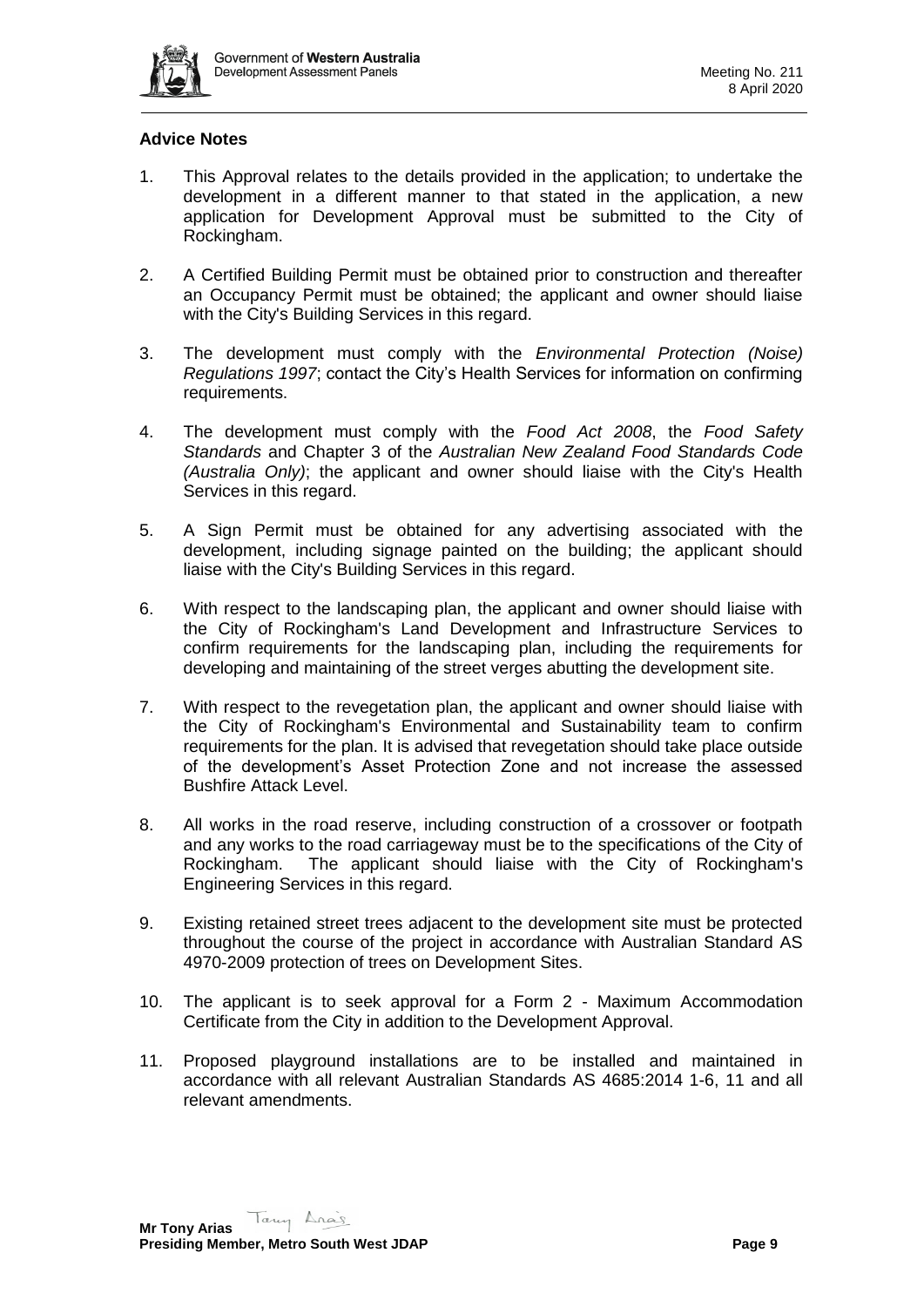

## **AMENDING MOTION 1**

The following amendments were made en bloc:

**Moved by:** Cr Mark Jones **Seconded by:** Ms Lee O'Donohue

That Condition 4 be amended to read as follows:

- (i) *Prior to applying for a Building Permit, an updated Landscaping Plan to the satisfaction of the City of Rockingham must be prepared and must include the following:* 
	- *(i) the location, number and type of existing and proposed trees and shrubs, including calculations for the landscaping area;*
	- *(ii) any lawns to be established and areas to be mulched;*
	- *(iii) any natural landscape areas to be retained, including retention of all existing street trees adjoining the site;*
	- *(iv) those areas to be reticulated or irrigated;*
	- *(v) proposed upgrading to landscaping, paving and reticulation of all verge areas;*
	- *(vi) all existing street trees to be retained unless otherwise required to allow for vehicle access;*
	- *(vii) four (4) additional Agnois flexuosa trees with a minimum 100Lt size are to be installed within the Eighty Road reserve; and*
	- *(viii) proposed tree species within the carpark area are to be Eucalyptus torquate shade tree with a minimum 100Lt 45Lt size, with two (2) additional shade trees installed in the second row of the carpark closest to the building and one (1) additional shade tree adjacent to the access-driveway, as shown on the approved Landscape Plan.*

*The landscaping, paving and reticulation must be completed prior to the occupation of the development, and the approved Landscaping Plan must be maintained at all times to the satisfaction of the City of Rockingham for the duration of the development.*

**REASON:** The proposed change reflected the tree specification depicted on the applicants landscaping plan, which formed part of the Application and was supported by the Responsible Authority.

(ii) That Condition 12 be amended to read as follows:

*Prior to occupation of the development site, a 1.8m high acoustic wall shall be erected along the southern boundary of the development site, where it abuts the existing dwelling on Lot 726 in accordance with the recommendations detailed in the Environment Noise Assessment prepared by Lloyd George*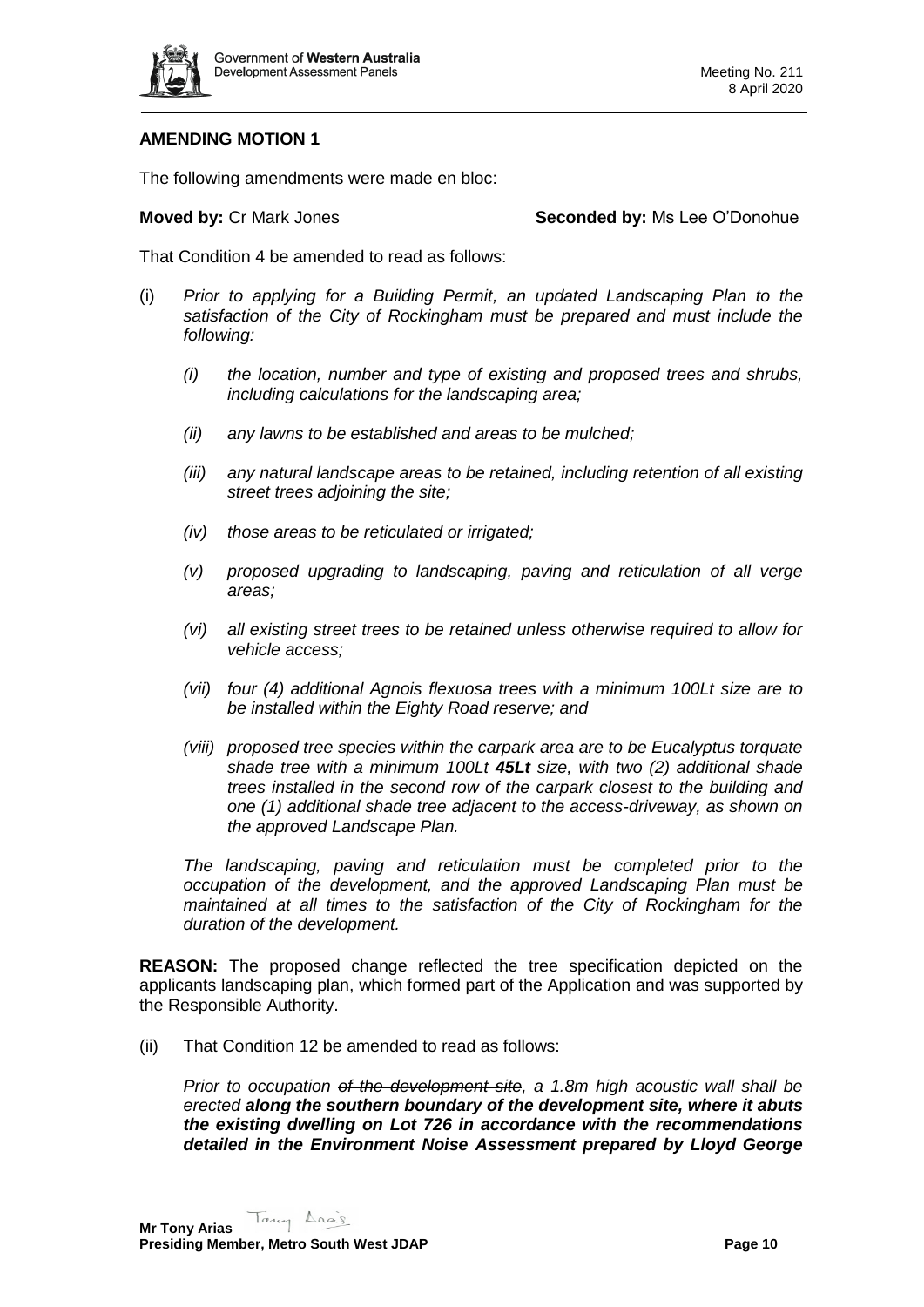

*Acoustics (dated 19 August 2019) around the perimeter of the building and play area to the satisfaction of the City of Rockingham.*

**REASON:** The proposed change was consistent with the specifications in the Environment Noise Assessment prepared by Lloyd George Acoustics (dated 19 August 2019) and was supported by the Responsible Authority.

(iii) That Condition 19 be amended to read as follows:

*The Child Care Premises must only operate between the hours of 6:30am to not operate before 5:30am or after 6:30pm, Monday to Friday, with children not permitted in the open space areas until after 7:00am, in accordance with the acoustic assessment prepared by Lloyd George Acoustics (dated 19 August 2019).*

**REASON:** The proposed change is consistent with the acoustic assessment prepared by Lloyd George Acoustics (dated 19 August 2019), provided greater flexibility for parent drop offs and was generally supported by the Responsible Authority.

(iv) That Condition 25 be amended to read as follows:

*The proposed crossover for the child care premises shall be spaced a minimum of 30m 27m from the relocated crossover on Lot 726 to the satisfaction of the City of Rockingham 107 as per Austroads' Guide to Road Design Part 4 – Intersections and Crossings General.*

**REASON:** The proposed change was desirable to avoid removal of a large verge tree and was supported by the Responsible Authority.

#### **The Amending Motion was put and CARRIED UNANIMOUSLY.**

#### **AMENDING MOTION 2**

**Moved by:** Cr Mark Jones **Seconded by:** Cr Deb Hamblin

That Condition 16 be amended to read as follows:

*The proposed Pylon Sign does not form part of this Development Approval. Prior to applying for a Building Permit the proposed Pylon Sign shall be modified to meet the requirements for a Rural Business Sign as per the City of Rockingham Local Planning Policy 3.3.1 Control of Advertisements.*

**The Amending Motion was put and CARRIED (4/1).**

For: Cr Mark Jones Cr Deb Hamblin Ms Lee O'Donohue Mr John Taylor

Against: Mr Tony Arias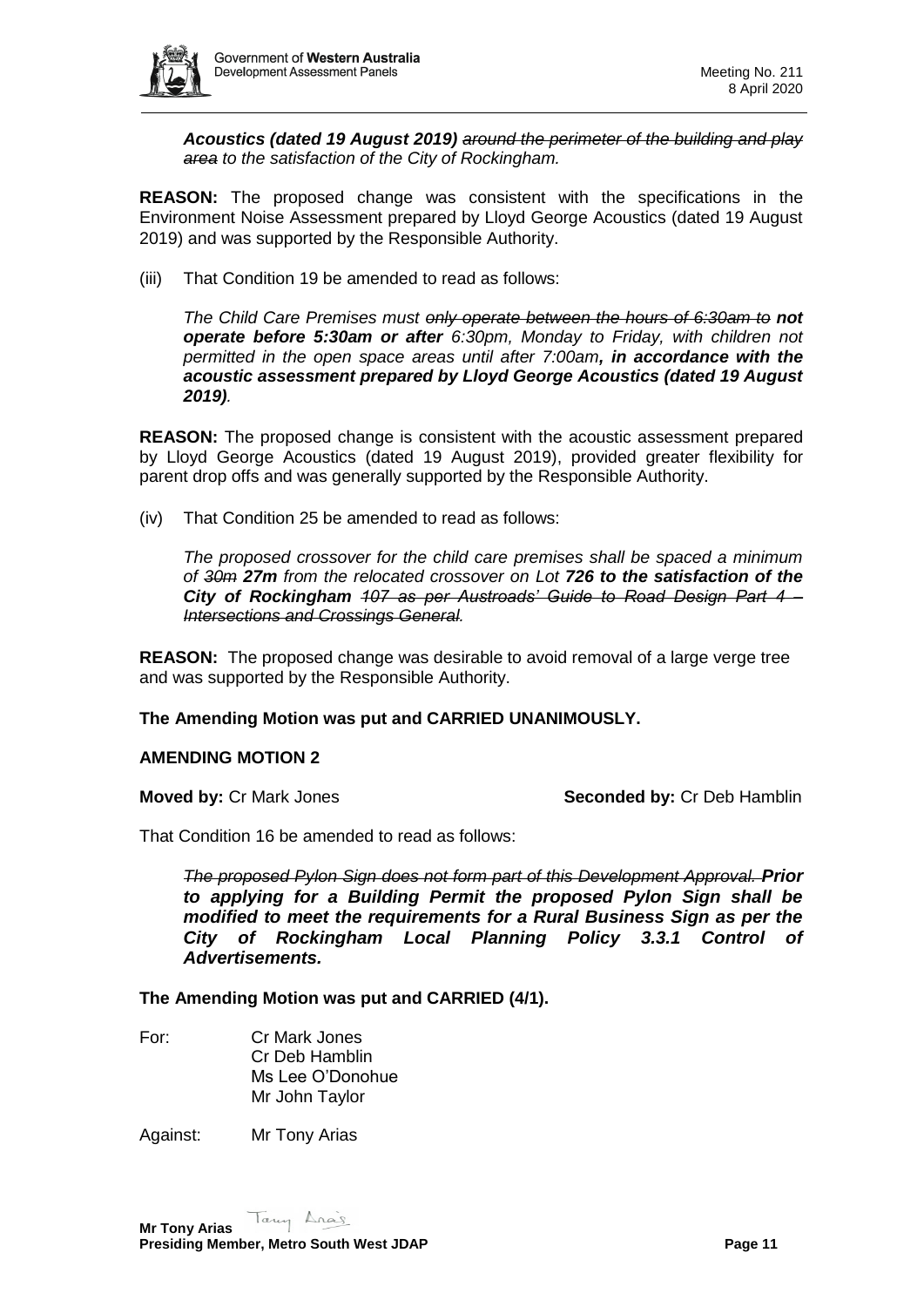

**REASON:** Given the location of the land within the Rural zone and its landscape setting it was more appropriate for a "Rural Business Sign" be used in compliance with the City of Rockingham Local Planning Policy 3.3.1 Control of Advertisements.

## **AMENDING MOTION 3**

**Moved by:** Mr Tony Arias **Seconded by:** Ms Lee O'Donohue

That Condition 1 be amended to read as follows:

*This decision constitutes development approval only and is valid for a period of 2 3 years from the date of approval. If the subject development is not substantially commenced within the 2 3 year period, the approval shall lapse and be of no further effect.*

## **The Amending Motion was put and CARRIED UNANIMOUSLY.**

**REASON:** COVID-19 is likely to result in delays in development and the additional approval time reflects the possible impacts on the development process.

## **AMENDING MOTION 4**

**Moved by:** Mr Tony Arias **Seconded by:** Ms Lee O'Donohue

The following amendments were made en bloc:

(i) That Condition 5 be amended to read as follows:

*Prior to applying for a Building Permit, the applicant must submit a Revegetation Plan to satisfaction of the City of Rockingham for any area disturbed as part of the proposed development works. The plan must contain detail on the revegetation of the Conservation Category Wetland buffer zone, excluding the buffer area occupied by the proposed outdoor play area. The Revegetation Plan must detail areas to be planted, site preparation and weed control, and a list of wetland species endemic to the Baldivis area. The revegetation must be completed in winter following approval of the Revegetation Plan.*

(ii) That Condition 6 be deleted and Conditions be renumbered accordingly.

#### **The Amending Motion was put and CARRIED (3/2).**

- For: Mr Tony Arias Ms Lee O'Donohue Mr John Taylor
- Against: Cr Deb Hamblin Cr Mark Jones

**REASON:** The proposed condition was considered unreasonable and onerous as the proposed development had minimal impact on the Conservation Category Wetland (CCW) buffer. It was also noted that the Department of Water and Environmental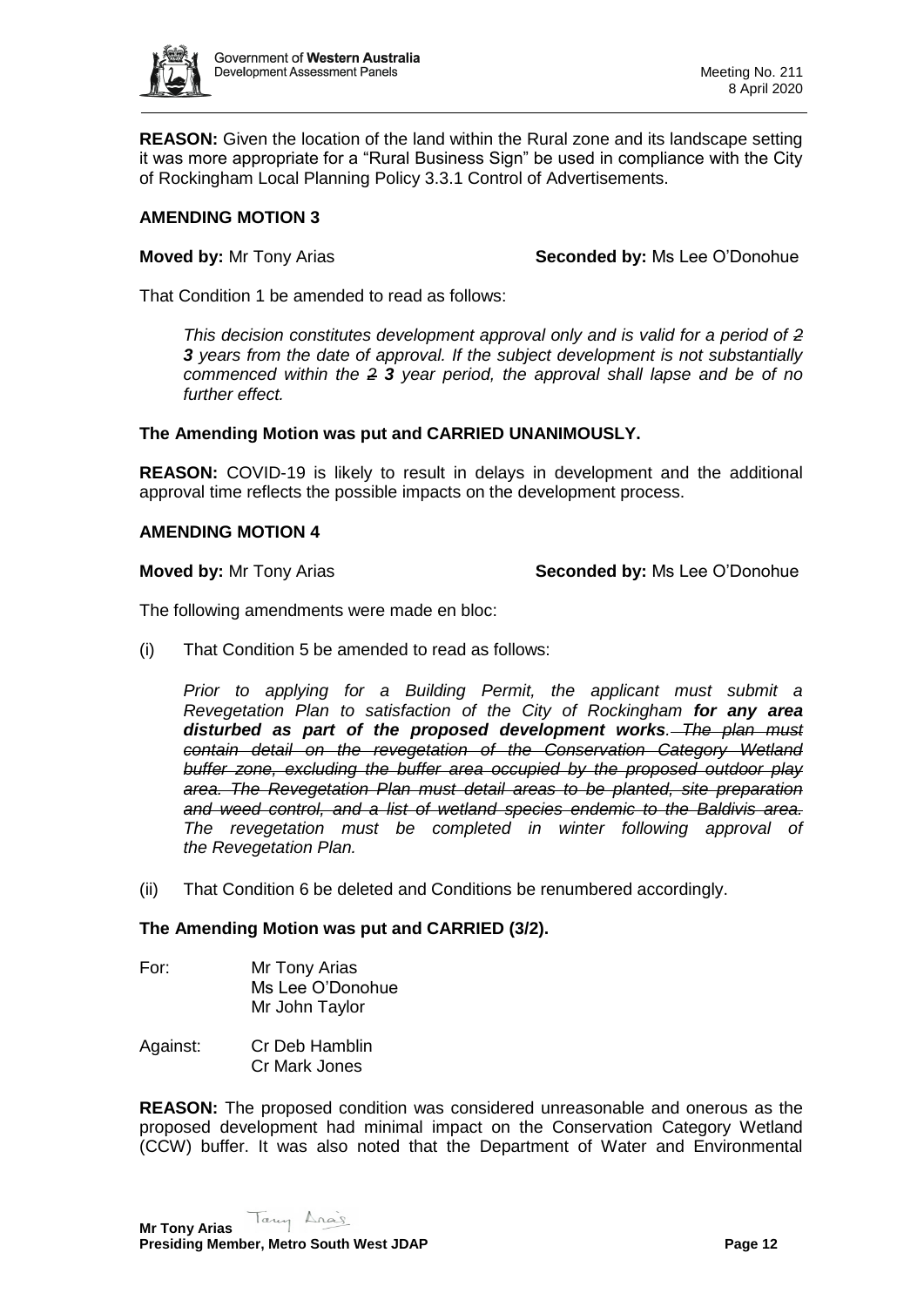

Regulation (DWER) and and the Department of Biodiversity, Conservation and Attractions (DBCA) had not requested revegetation of the buffer area.

The modified condition would address revegetation requirements in the event any area within the Conservation Category Wetland (CCW) buffer are disturbed as part of the proposed development works

### **AMENDING MOTION 5**

**Moved by: Cr Mark Jones Seconded by: Cr Deb Hamblin** 

That Advice Note 9 be changed to a new Condition 26 and Advice Notes be renumbered accordingly.

*Existing retained street trees adjacent to the development site must be protected throughout the course of the project in accordance with Australian Standard AS 4970-2009 protection of trees on Development Sites.*

**REASON:** It was felt that this was more appropriate as a Condition and not an Advice Note.

## **REPORT RECOMMENDATION (AS AMENDED)**

That the Metro South-West Joint Development Assessment Panel (MSWJDAP) resolves to:

**Approve** the DAP Application reference DAP/19/01660 and accompanying plans:

- Locality Plan, Sheet 01, Revision 03, dated 22 August 2019;
- Demolition Plan, Sheet 02, Revision 03, dated 22 August 2019;
- Site Plan, Sheet 03, Revision 03, dated 22 August 2019;
- Floor Plan, Sheet 04, Revision 03, dated 22 August 2019;
- Elevations, Sheet 05, Revision 03, dated 22 August 2019;
- Streetscape, Sheet 06, Revision 03, dated 22 August 2019;
- Carpark Plan, Sheet 07, Revision 03, dated 22 August 2019;
- Landscape Plan, Sheet 08, Revision 03, dated 22 August 2019;
- Activity Plan, Sheet 09, Revision 03, dated 22 August 2019;
- Roof Plan, Sheet 10, Revision 03, dated 22 August 2019;
- Fencing Plan, Sheet 11, Revision 03, dated 22 August 2019;

in accordance with Clause 68 of the *Planning and Development (Local Planning Schemes) Regulations 2015* and the provisions of Metropolitan Region Scheme and Clause 68(2)(b) of the deemed provisions of the City of Rockingham Town Planning Scheme No.2, subject to the following reasons as follows:

## **Conditions**

1. This decision constitutes development approval only and is valid for a period of 3 years from the date of approval. If the subject development is not substantially commenced within the 3 year period, the approval shall lapse and be of no further effect.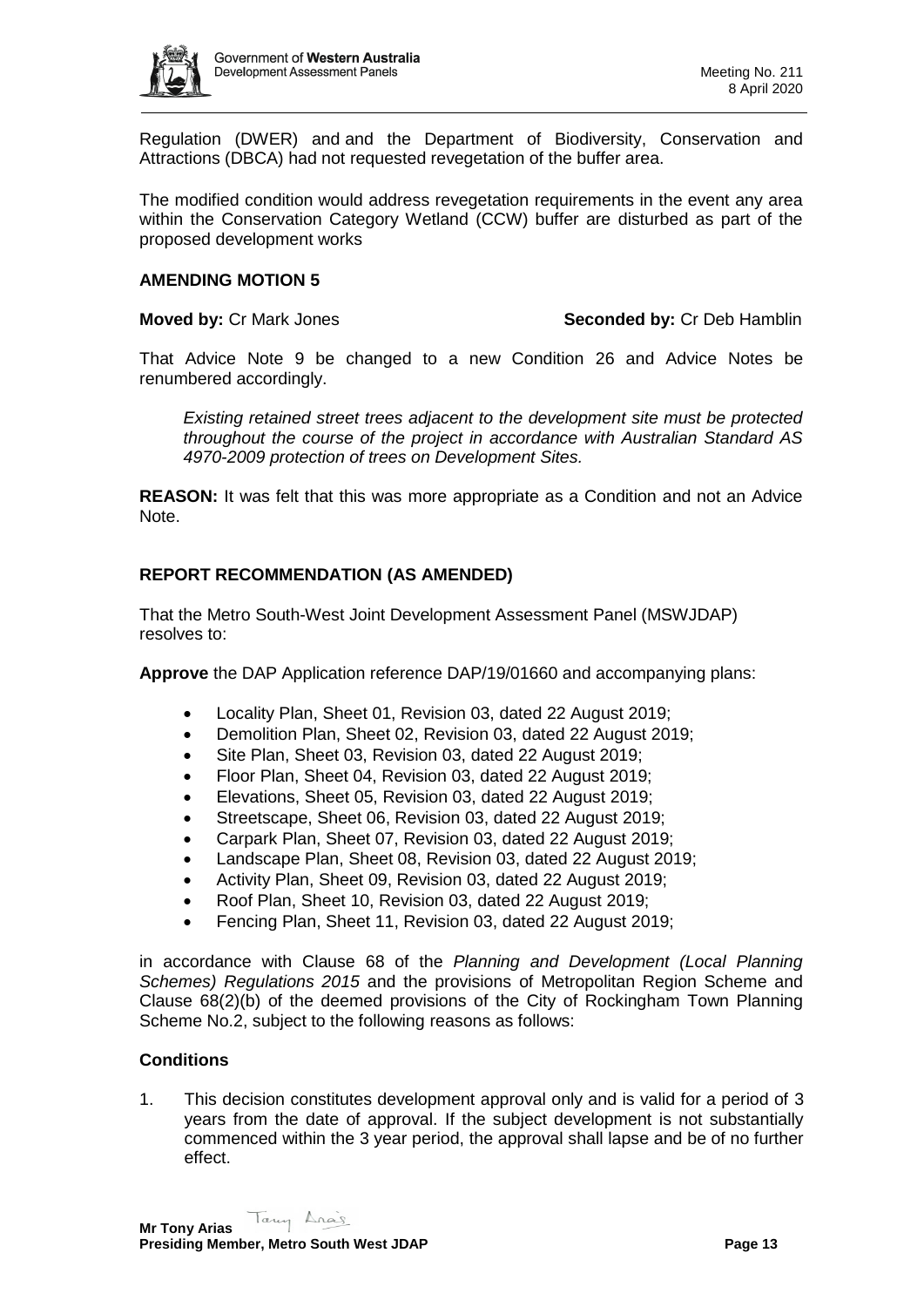

2. Prior to commencement of development, a Stormwater Management Plan must be prepared by a suitably qualified engineer showing how stormwater will be contained on-site and those plans must be submitted to the City of Rockingham for its approval.

All stormwater generated by the development must be managed in accordance with Planning Policy 3.4.3 – Urban Water Management to the satisfaction of the City of Rockingham.

The approved plans must be implemented and all works must be maintained for the duration of the development.

3. Trees, shrubs taller than 2m and grasstree plants (XANTHORRHOEACEAE family) must be retained (unless specifically identified for removal on the approved plans) and, during the construction period, measures for their retention must be taken in accordance with Australian Standard AS 4970— 2009, Protection of trees on development sites.

Arrangements must be made to the satisfaction of the City of Rockingham for grasstree plants that are specifically identified for removal to be relocated, prior to applying for a Building Permit.

- 4. Prior to applying for a Building Permit, an updated Landscaping Plan to the satisfaction of the City of Rockingham must be prepared and must include the following:
	- (i) the location, number and type of existing and proposed trees and shrubs, including calculations for the landscaping area;
	- (ii) any lawns to be established and areas to be mulched;
	- (iii) any natural landscape areas to be retained, including retention of all existing street trees adjoining the site
	- (iv) those areas to be reticulated or irrigated;
	- (v) proposed upgrading to landscaping, paving and reticulation of all verge areas;
	- (vi) all existing street trees to be retained unless otherwise required to allow for vehicle access
	- (vii) four (4) additional *Agnois flexuosa* trees with a minimum 100Lt size are to be installed within the Eighty Road reserve; and
	- (viii) proposed tree species within the carpark area are to be *Eucalyptus torquate*  shade tree with a minimum 45Lt size, with two (2) additional shade trees installed in the second row of the carpark closest to the building and one (1) additional shade tree adjacent to the access-driveway, as shown on the approved Landscape Plan.

The landscaping, paving and reticulation must be completed prior to the occupation of the development, and the approved Landscaping Plan must be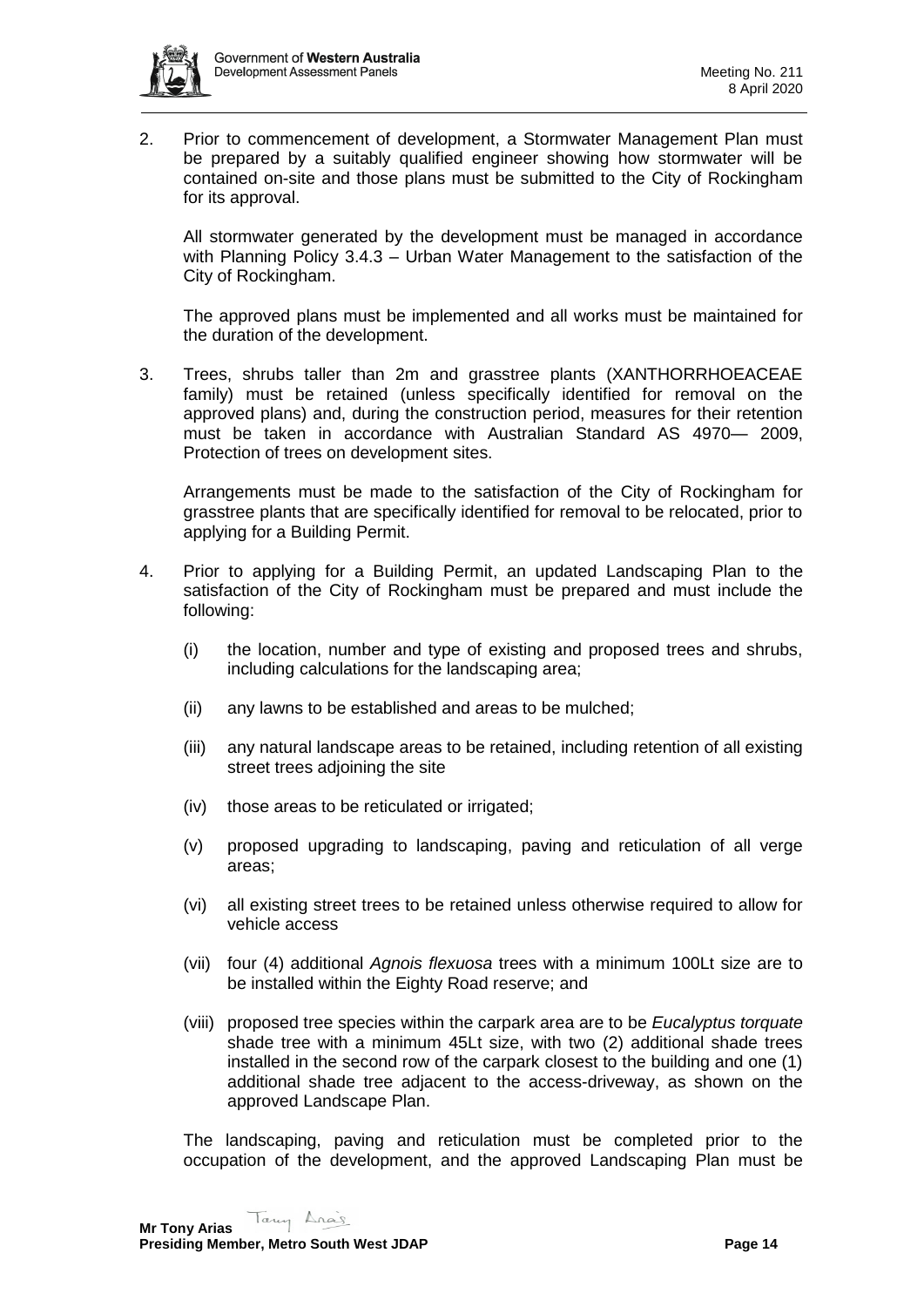

maintained at all times to the satisfaction of the City of Rockingham for the duration of the development.

- 5. Prior to applying for a Building Permit, the applicant must submit a Revegetation Plan to satisfaction of the City of Rockingham for any area disturbed as part of the proposed development works. The revegetation must be completed in winter following approval of the Revegetation Plan.
- 6. Prior to occupation of the development, the Asset Protection Zone, as depicted in the Bushfire Management Plan prepared by Eco Logical, dated 20 August 2019, must be implemented in accordance with the WAPC's Guidelines for Planning in Bushfire Prone Areas. The Asset Protection Zone must be maintained for the duration of the development.
- 7. Prior to the occupation of the development the landowner/s of Lot 107 Eighty Road, Baldivis and Lot 726 Eighty Road, Baldivis, shall enter into a legal agreement with the City of Rockingham to ensure that appropriate arrangements are put in place for the ongoing maintenance of the Asset Protection Zone as depicted in the Bushfire Management Plan prepared by Eco Logical, dated 20 August 2019.
- 8. Prior to applying for a Building Permit, a Waste Management Plan must be prepared and include the following detail to the satisfaction of the City of Rockingham:
	- (i) the location of bin storage areas and bin collection areas;
	- (ii) the number, volume and type of bins, and the type of waste to be placed in the bins;
	- (iii) management of the bins and the bin storage areas, including cleaning, rotation and moving bins to and from the bin collection areas;
	- (iv) frequency of bin collections; and
	- (v) the collection of the bins from an approved position.

All works must be carried out in accordance with the approved Waste Management Plan, for the duration of development and maintained at all times.

- 9. Prior to applying for a Building Permit, the applicant shall submit revised fencing details for the section of proposed link fencing within the front setback area, so as to comply with Schedule 3 of the City of Rockingham Local Fencing Law 2000. The modified fencing shall thereafter be constructed, retained and maintained in good condition to the satisfaction of the City of Rockingham for the duration of the development.
- 10. Prior to the occupation of the development, a Final Acoustic Assessment must be prepared and provided to the City of Rockingham which demonstrates to the City's satisfaction, that the completed development complies with the *Environmental Protection (Noise) Regulations 1997*.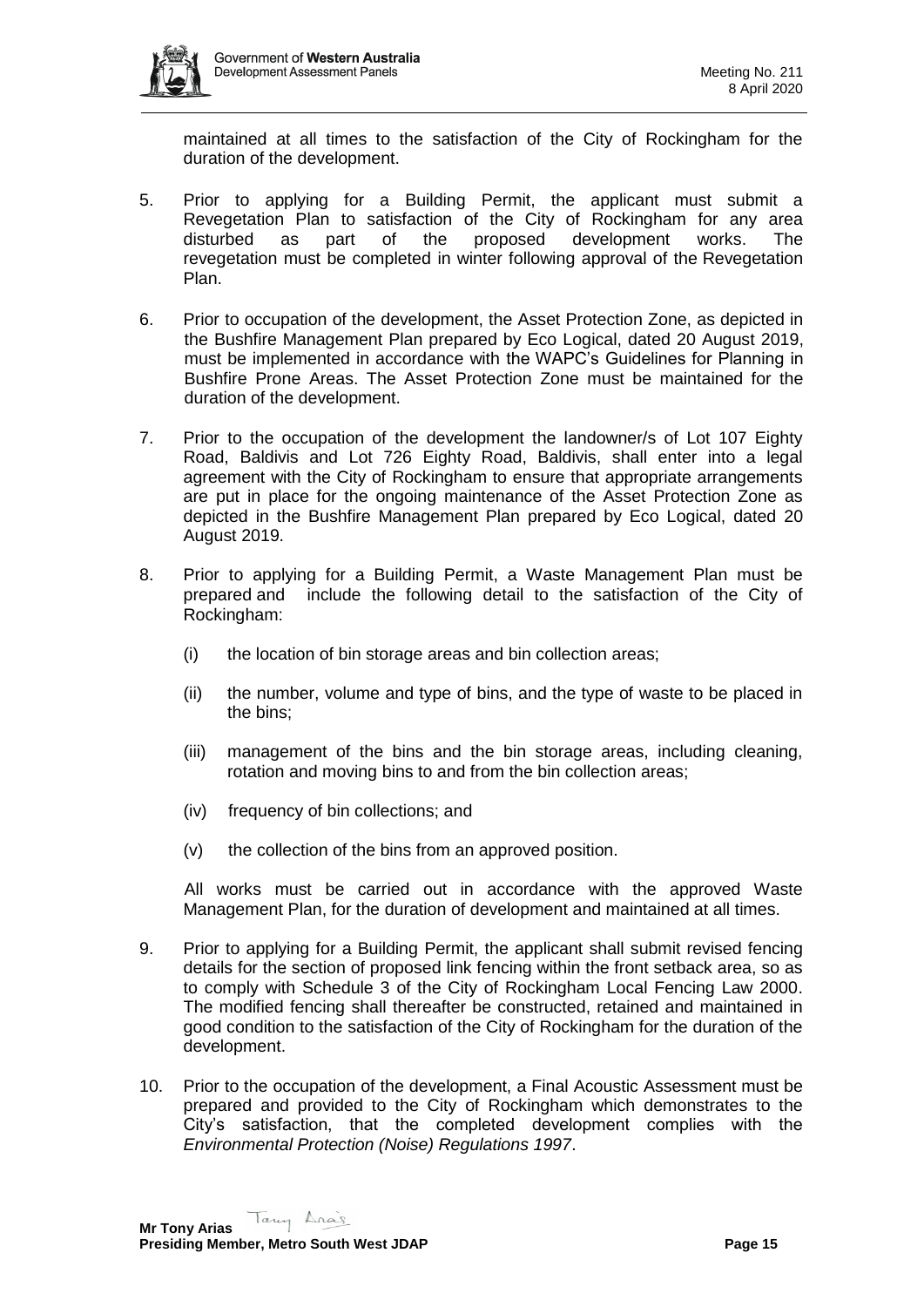

The Final Acoustic Assessment must include the following information:

- (i) noise sources compared with the assigned noise levels as stated in the *Environmental Protection (Noise) Regulations 1997*, when the noise is received at the nearest "noise sensitive premises" and surrounding residential area;
- (ii) tonality, modulation and impulsiveness of noise sources; and
- (iii) confirmation of the implementation of noise attenuation measures.

Any further works must be carried out in accordance with the Acoustic Report and implemented as such for the duration of the development.

- 11. Prior to occupation, a 1.8m high acoustic wall shall be erected along the southern boundary of the development site, where it abuts the existing dwelling on Lot 726 in accordance with the recommendations detailed in the Environment Noise Assessment prepared by Lloyd George Acoustics (dated 19 August 2019) to the satisfaction of the City of Rockingham.
- 12. Prior to occupation of the development, applicant shall implement the recommendations detailed in the Environmental Noise Assessment report prepared by Lloyd George Acoustics, dated 19 August 2019.

The recommendations of the report must be implemented for the duration of the development.

- 13. Prior to the occupation of the development, the verge must be reinstated to the satisfaction of the City of Rockingham.
- 14. Prior to applying for a Building Permit, a Sign Strategy must be prepared (which must include the information required by *Planning Policy 3.3.1, Control of Advertisements*) to the satisfaction of the City of Rockingham and it must thereafter be implemented for the duration of the development.
- 15. Prior to applying for a Building Permit the proposed Pylon Sign shall be modified to meet the requirements for a Rural Business Sign as per the City of Rockingham Local Planning Policy 3.3.1 Control of Advertisements.
- 16. No more than 92 children are to be accommodated by the Child Care Premises at any time, for the duration of the development.
- 17. No more than 18 staff are permitted at the Child Care Premises, at any time, for the duration of the development.
- 18. The Child Care Premises must not operate before 5:30am or after 6:30pm, Monday to Friday, with children not permitted in the open space areas until after 7:00am, in accordance with the acoustic assessment prepared by Lloyd George Acoustics (dated 19 August 2019).
- 19. Earthworks over the site associated with the development must be stabilised to prevent sand or dust blowing off the site, and appropriate measures shall be implemented within the time and in the manner directed by the City of Rockingham in the event that sand or dust is blown from the site.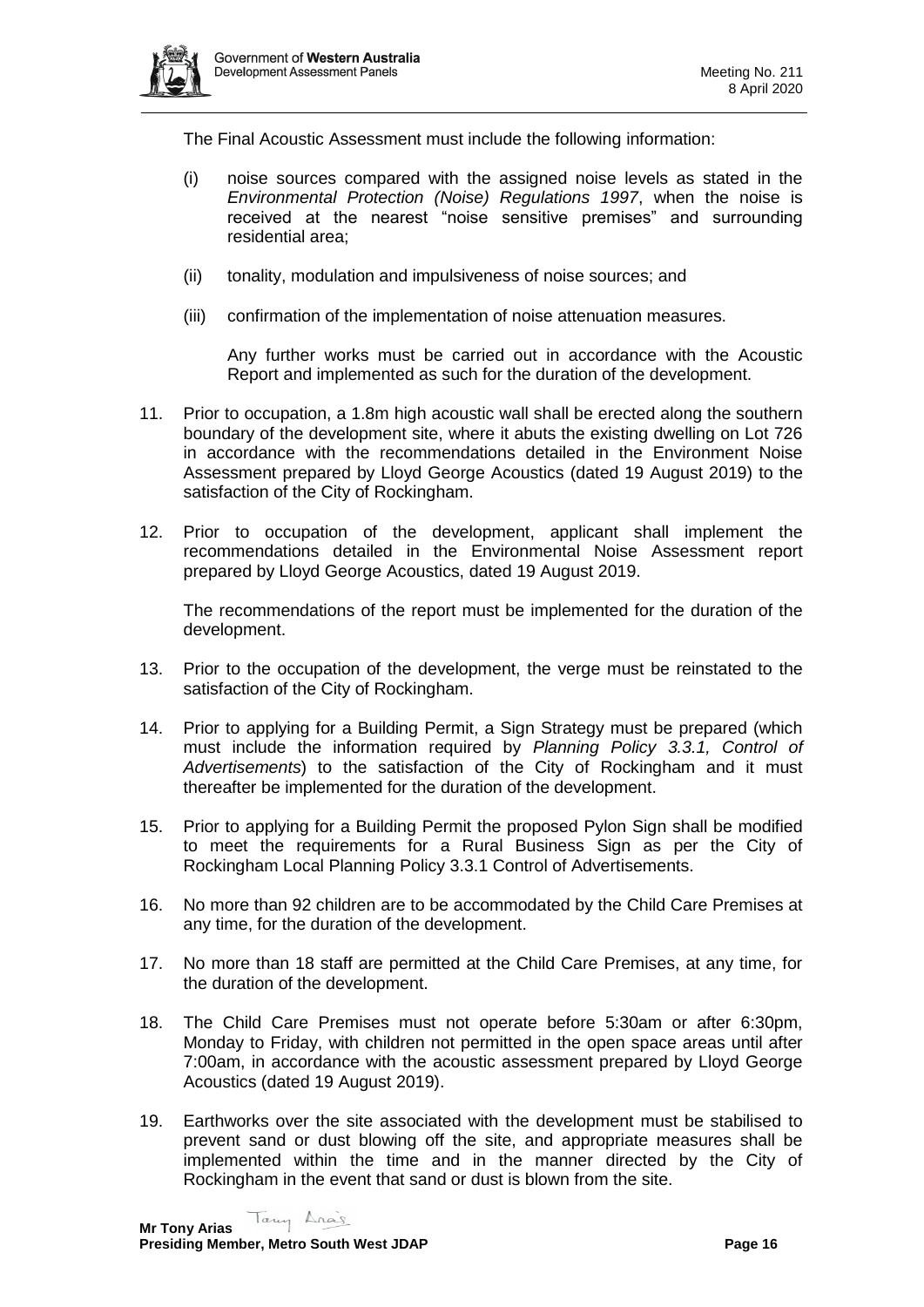

- 20. The on-site car park area shall:
	- (i) be provided with a minimum of 30 parking spaces;
	- (ii) be designed in accordance with Australian/New Zealand Standard AS/NZS 2890.1:2004, *Parking facilities, Part 1: Off-street car parking* unless otherwise specified by this approval, prior to applying for a Building Permit;
	- (iii) include one car parking space dedicated to people with disability designed in accordance with Australian/New Zealand Standard AS/NZS 2890.6:2009, *Parking facilities, Part 6: Off-street parking for people with disabilities*, linked to the main entrance of the development by a continuous accessible path of travel designed in accordance with Australian Standard AS 1428.1—2009, *Design for access and mobility, Part 1: General Requirements for access— New building work*;
	- (iv) be constructed, sealed, kerbed, drained and marked prior to the development being occupied and maintained thereafter; and
	- (v) have lighting installed, prior to the occupation of the development, with all illumination confined to the land in accordance with the requirements of *Australian Standard AS 4282—1997 - Control of the obtrusive effects of outdoor lighting,* at all times, for the duration of the development.

The car parking area must comply with the above requirements for the duration of the development.

- 21. Eighteen staff parking bays and twelve-visitor car parking bays shall be provided and must be clearly marked on-site for the duration of the development.
- 22. Materials, sea containers, goods or bins must not be stored within the carpark at any time.
- 23. A bin storage area must be designed with a size suitable to service the development and be screened from view of the street to the satisfaction of the City of Rockingham.

The bin storage area must be constructed prior to the occupation of the development and must be retained and maintained in good condition for the duration of the Development.

- 24. The proposed crossover for the child care premises shall be spaced a minimum of 27m from the relocated crossover on Lot 726 to the satisfaction of the City of Rockingham.
- 25. An acid sulfate soils self-assessment form and, if required as a result of the selfassessment, an acid sulfate soils report and an acid sulfate soils management plan shall be submitted to and approved by the Department of Water and Environment Regulation before any development works are commenced. Where an acid sulfate soils management plan is required to be submitted, all development works shall be carried out in accordance with the approved management plan.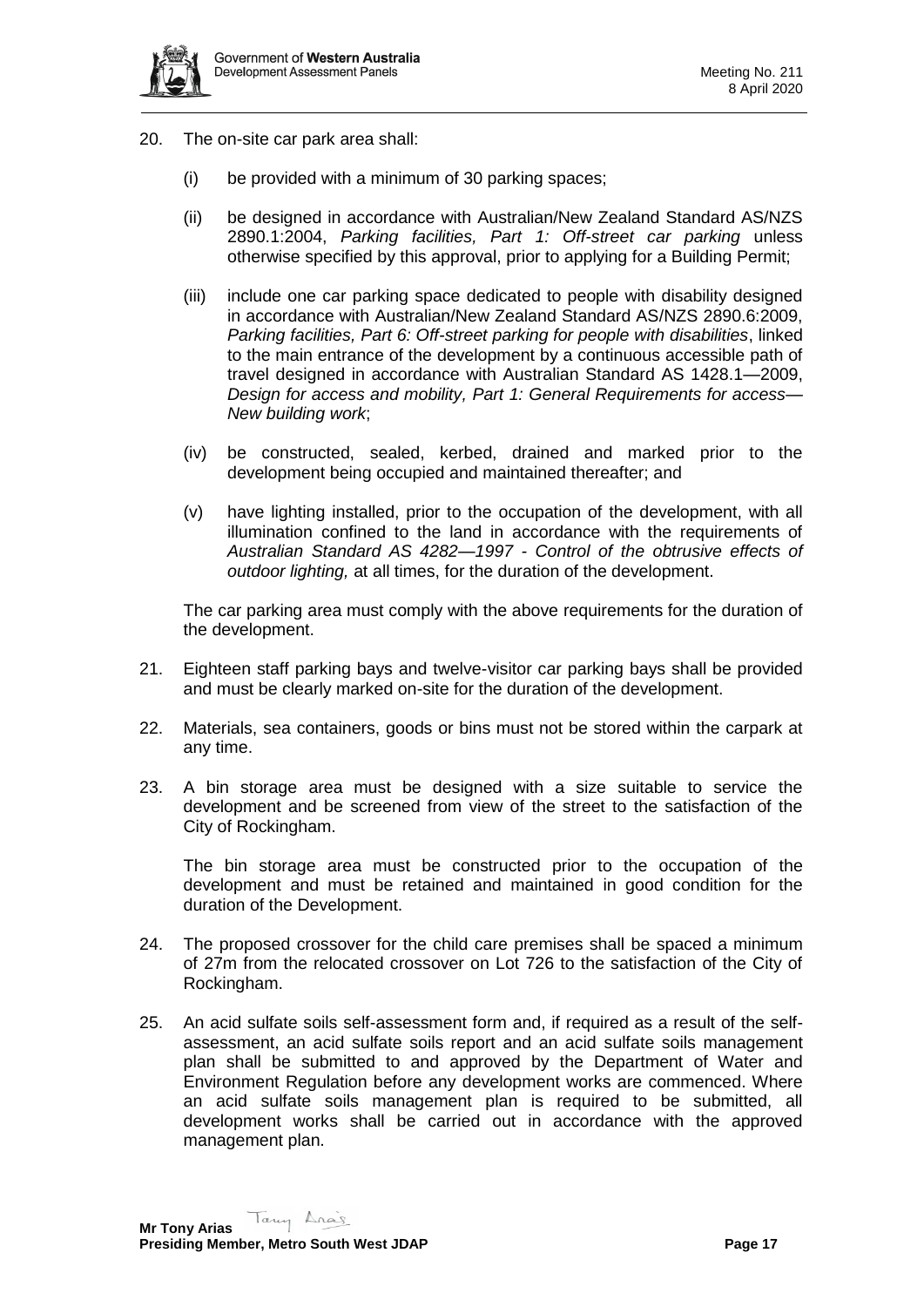

26. Existing retained street trees adjacent to the development site must be protected throughout the course of the project in accordance with Australian Standard AS 4970-2009 protection of trees on Development Sites.

## **Advice Notes**

- 1. This Approval relates to the details provided in the application; to undertake the development in a different manner to that stated in the application, a new application for Development Approval must be submitted to the City of Rockingham.
- 2. A Certified Building Permit must be obtained prior to construction and thereafter an Occupancy Permit must be obtained; the applicant and owner should liaise with the City's Building Services in this regard.
- 3. The development must comply with the *Environmental Protection (Noise) Regulations 1997*; contact the City's Health Services for information on confirming requirements.
- 4. The development must comply with the *Food Act 2008*, the *Food Safety Standards* and Chapter 3 of the *Australian New Zealand Food Standards Code (Australia Only)*; the applicant and owner should liaise with the City's Health Services in this regard.
- 5. A Sign Permit must be obtained for any advertising associated with the development, including signage painted on the building; the applicant should liaise with the City's Building Services in this regard.
- 6. With respect to the landscaping plan, the applicant and owner should liaise with the City of Rockingham's Land Development and Infrastructure Services to confirm requirements for the landscaping plan, including the requirements for developing and maintaining of the street verges abutting the development site.
- 7. With respect to the revegetation plan, the applicant and owner should liaise with the City of Rockingham's Environmental and Sustainability team to confirm requirements for the plan. It is advised that revegetation should take place outside of the development's Asset Protection Zone and not increase the assessed Bushfire Attack Level.
- 8. All works in the road reserve, including construction of a crossover or footpath and any works to the road carriageway must be to the specifications of the City of Rockingham. The applicant should liaise with the City of Rockingham's Engineering Services in this regard.
- 9. The applicant is to seek approval for a Form 2 Maximum Accommodation Certificate from the City in addition to the Development Approval.
- 10. Proposed playground installations are to be installed and maintained in accordance with all relevant Australian Standards AS 4685:2014 1-6, 11 and all relevant amendments.

**REASON:** In accordance with details contained in the Responsible Authority Report and Amending Motions.